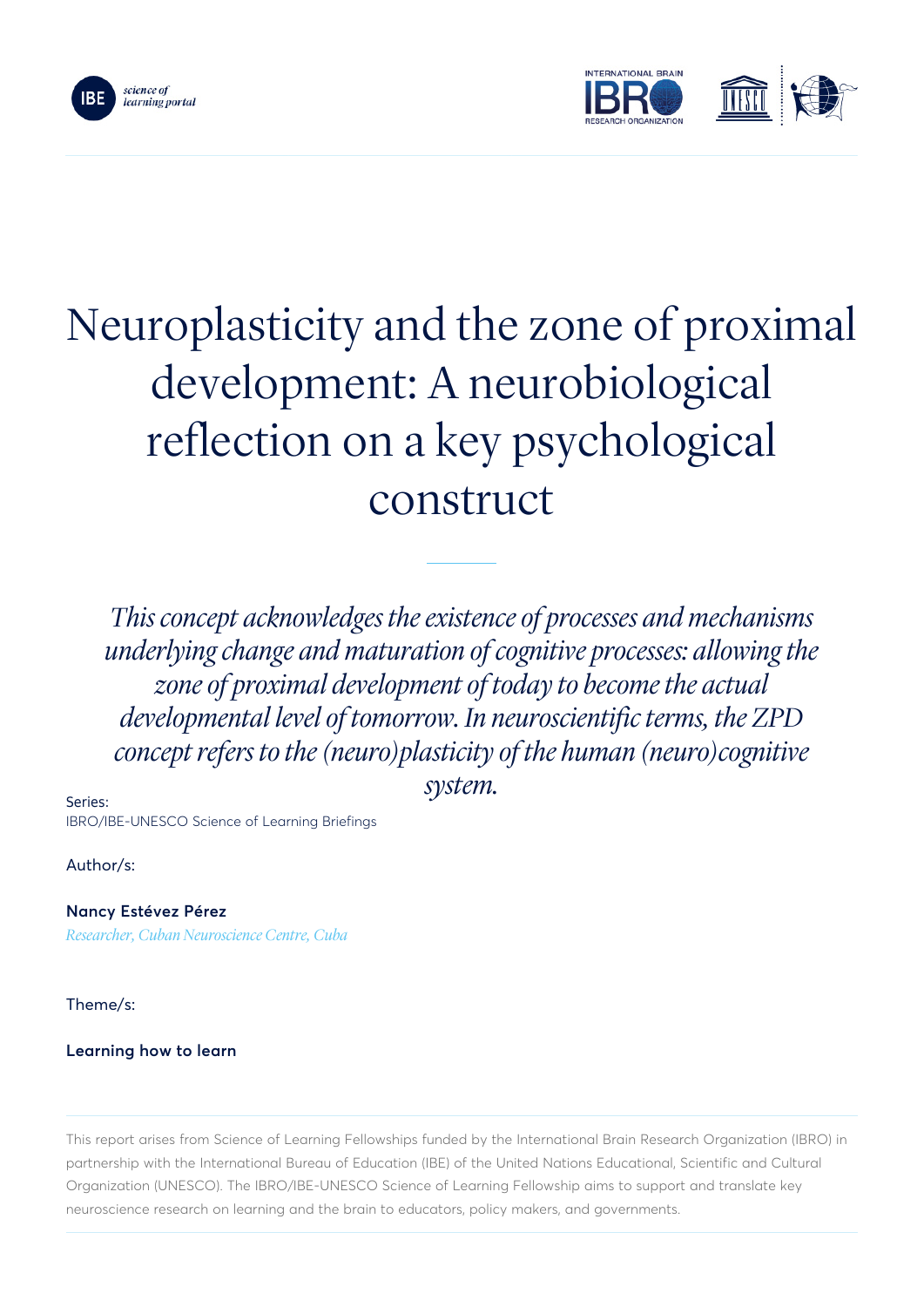#### Executive summary

- Two well-established approaches that have significantly influenced the study of the development of the human mind are presented.
- Vygotsky's cultural-historical approach addresses the impact of culture in the shaping of mind and behaviour. Key to this approach is the concept of the *zone of proximal development* (ZPD): the distance between the actual development level, as determined by independent problem-solving and the level of potential development, as determined through problemsolving under adult guidance or in collaboration with more capable peers.
- The neuroscientific approach undertakes the experimental study of the brain and addresses how the brain supports mental activities and representations. Key to this approach is the concept of neuroplasticity: the biological set of mechanisms that allows the brain to receive, encode, store, and retrieve information and enables developing and adult brains to undergo structural and functional modifications and react and adapt at different coexisting levels—from molecules to neurons, circuits, networks, persons, and societies.
- To combine or integrate these approaches remains a challenge. However, they seem compatible and continuous, as the concept of neuroplasticity appears an acceptable neurobiological mechanism to explain the ZPD, at the core of socially mediated learning processes.
- Understanding the interplay between social interaction and neuroplasticity is relevant to the design of ways to structure and support learning and academic achievement in educational settings.

#### Introduction

Two scientific approaches have significantly influenced the study of the development of the human mind. One, from psychology, points to the importance of culture in shaping mind and behaviour. This "apprenticeship model" is fundamentally associated with Lev S. Vygotsky. In the Vygotskian view, socialization by parents, peers, and general society strongly influences children's thinking and behaviour<sub>[1]</sub>.

On the other hand, the neuroscientific approach involves the experimental study of the brain and addresses how the brain supports mental activities and representations. The major idea of this approach, heavily dependent on the work of Donald O. Hebb, is that brains consist of cells and that, in the course of development, assemblies of cells (brain networks) are formed with repeated stimulation<sub>[1]</sub>. This approach prompted studies of the concept of neuroplasticity: the biological set of mechanisms, and its developmental expression, that allows the brains to receive, encode, store, and retrieve information and enables developing and adult brains to undergo structural and functional modifications and react and adapt at different coexisting levels—from molecules to neurons, circuits, networks, persons, and societies<sup>[2]</sup>.

Both approaches recognize that nature and nurture interact at all levels, and hence that development is simultaneously both biological and social in its nature. However, these two approaches are so academically insulated from one another that to combine or integrate the two remains a challengen. Nevertheless, they have been proposed to represent rather complementary biological and cultural lines of explanation of development that, when reconciled, would significantly add to the development of the science of learning. Moreover, here, we present a neurobiological view on the notion of zone of proximal development (ZPD), defined by the cultural-historical approach, in order to bridge this gap by revealing that the mechanisms of neuroplasticity lie at the core of the limitless nature of development as defined by the cultural-historical approach to learning.

#### Learning and development according to Vygotsky

According to Vygotsky, at the time when he started his career in psychology, the discipline was going through a crisis because it was torn into two irreconcilable halves: a "natural science" branch able to satisfactorily explain elementary sensory and reflex processes, and a "mental science" branch that fundamentally addressed higher psychological processes and their emergent properties[3].

In contrast, Vygotsky argued for the development of a comprehensive approach allowing both the description and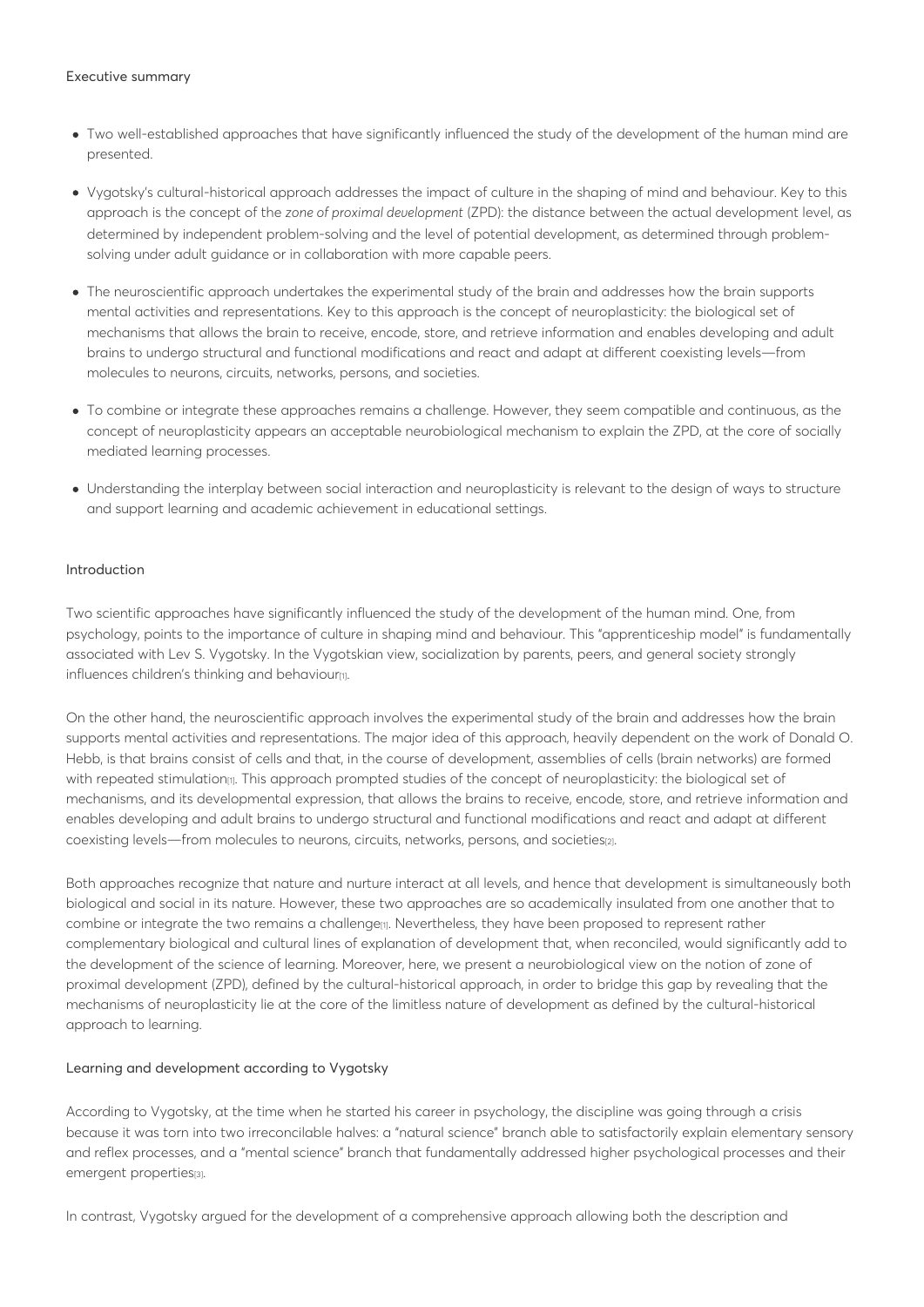explanation of higher psychological functions in terms acceptable to natural science<sup>[3]</sup>. In this approach, explanation included the specification of the brain mechanisms underlying a particular function; which in turn required a detailed explication of the developmental history of the function to be described in order to establish the relation between simple and complex forms of what was considered to be the same behaviour. Additionally, it also required the specification of the "societal context in which the behaviour developed" or, in other words, the understanding of complex mental functions required for developmental analysis.

Consequently, Vygotsky acknowledged two forms of behavior: elementary or natural, which emerges from a direct relation to the environment, and mediated or cultural, which involves an additional psychological link between stimulus and response, and originates when people create new, indirect relationships to the external world by using tools and interacting in society.

The approach developed by Vygotsky is called the cultural-historical approach. He is best known for the "general genetic law of cultural development"[4], which conveys the spirit of his comprehension of the cultural determination of the mind: "Every function in the child's cultural development appears twice: first, on the social level, and later, on the individual level; first, between people (interpsychological), and then inside the child (intrapsychological)"[3,p.57]. Hence, according to Vygotsky, "All the higher functions originate as actual relations between human individuals"[3, p.57].

This view presented mental processes, generally conceived as fixed and immutable, as complex and mobile functional systems that change during development and learning<sub>[1]</sub> through "mediation." *Mediation*, another valuable concept introduced by Vygotsky, refers to the processes intervening between the stimuli received by the individuals and the responses elicited by them. He specified the role of both physical tools and psychological tools as mediational devices. Both types of mediational resources are social in nature; however, material tools are aimed at the control of processes in nature (for instance, a hammer or a computer), whereas psychological tools are used to master the natural forms of individual behaviour and cognition (for instance, language or executive functions).

Regarding psychological tools, Vygotsky focused particularly on language<sup>[4]</sup> since he considered it allowed humans not only to communicate but provided a powerful tool to regulate their own mental processes<sub>[1]</sub>. According to Vygotsky, psychological tools have a fundamentally semantic nature and higher psychological functions rely on the mediation of natural forms of cognition and behaviour by socially created systems of signs and symbols, the most important of which is speech $n$ . Signs are, for Vygotsky, special types of stimuli that become psychological tools by contributing additional relevant information about the environment to the human processing system (the brain/the cognitive system)—in addition to the physical/sensory information already received. Vygotskian developmental psychology fundamentally focuses on the explanation and formulation of this relationship, in which the elementary forms of behaviour come to support the development of higher mental functions through mediation<sub>[1]</sub>. Hence, according to Vygotsky, since speech and sign systems in general originate in a social context and conform to social rules and determinants, the development of higher mental activities is social in nature.

In sum, Vygotsky's cultural-historical theory of mind addresses the processes through which learning and development take place. Cognitive development is conceived as the result of interactions within a cultural and historical context, and not as the unfolding of functions following a biologically driven sequence. In this approach, learning is seen as leading, or fostering, cognitive development. Development cannot be alienated from its social and cultural context and social interaction with cultural artifacts contributes the most to the learner's psychological development. Another Vygotskian seminal notion, the *zone of proximal development*, was specially developed to account for the learning potential of children.

#### The zone of proximal development

This concept constitutes one of the fundamental notions of the cultural-historical approach. Vygotsky defined the ZPD as "the distance between the actual development level as determined by independent problem solving and the level of potential development as determined through problem solving under adult guidance or in collaboration with more capable peers"[3, p.86]. That is, the ZPD was used by Vygotsky to extend the description of the current or actual level of development of the learner by defining the next developmental level attainable, under the influence of mediating semantic and environmental tools, in the context of interaction with a capable adult or peer facilitation.

In general, the take-home message universally extracted from this concept by educators and teachers is the idea that individuals learn best when working with others and that, through collaborative interactions with more skilled persons, learners acquire and internalize new concepts, psychological tools, and skills[4].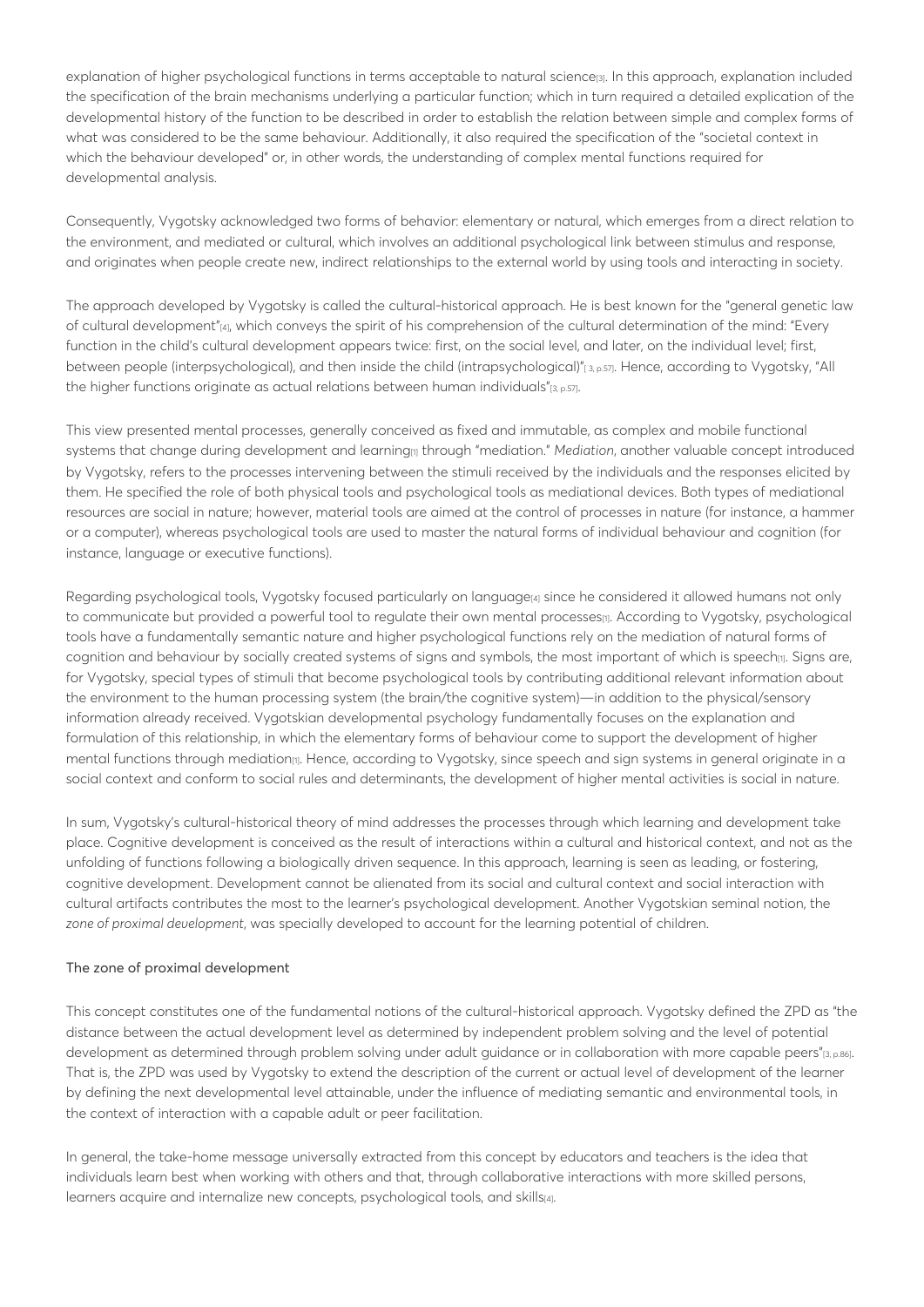However, a more theoretical analysis of the concept shows, in Vygotsky's own words, that "the zone of proximal development defines those functions that have not yet matured but are in the process of maturation, functions that will mature tomorrow but are currently in an embryonic state. These functions could be termed the 'buds' or 'flowers' of development rather than the 'fruits' of development. The actual developmental level characterizes mental development retrospectively, while the zone of proximal development characterizes mental development prospectively"[3, p.86-87].

According to Vygotsky, by focusing on the ZPD, it is possible to account for "not only the cycles and maturation processes that have already been completed but also those processes that are currently in a state of formation, that are just beginning to mature and develop. Thus, the zone of proximal development permits us to delineate the child's immediate future and his dynamic developmental state, allowing not only for what already has been achieved developmentally but also for what is in the course of maturing"[3, p.87].

Hence, from a pedagogical standpoint, it has been suggested that, according to Vygotsky, the main goal of education is to keep learners in their own ZPDs as often as possible by presenting them with interesting and culturally meaningful learning and problem-solving assignments slightly more difficult than what they are capable of doing on their own, such that they will need to work with a more competent peer, a teacher, or an adult to successfully complete the task. Through that process, the learner's ZPD for that particular task will become the new actual developmental level, and new potential development levels will unfold. Then, this process should be systematically repeated at the higher level of task difficulty that the learner's new ZPD requires, providing a foundation for the continuous and limitless nature of learning and development. Therefore, this concept acknowledges the existence of processes and mechanisms underlying change and maturation of cognitive processes: allowing the zone of proximal development of today to become the actual developmental level of tomorrow. In neuroscientific terms, the ZPD concept refers to the (neuro)plasticity of the human (neuro)cognitive system.

#### Neuroplasticity: The neurobiological mechanism underlying the ZPD?

Neuroplasticity is one of the most powerful concepts for neuroscience and developmental psychology. It refers to a characteristic property of the brain: its high susceptibility to environmental influence. It allows the brain to undergo temporary or permanent changes underlying learning (understood as the process of acquiring and encoding relevant information from the environment) and memory (including the previously mentioned learning stages and the process of storing and retrieving information that will eventually be used to orient behaviour)<sub>[2]</sub>.

Neuroplasticity is defined as the biological set of mechanisms that allows the brain to receive, encode, store, and retrieve information and enables developing and adult brains to undergo structural and functional modifications in order to react and adapt at different coexisting levels—from molecules to neurons, circuits, networks, persons, and societies[2].

Structural neuroplasticity refers to the modification of the structure of brain cells, including sprouting of axons (wire-like parts of neurons connecting the body of the cell with its junctions to neighbouring neurons), the expression of proteins that act as channels for electric currents, governing the communications between neurons in the junctions between them (synapses), or even the presence of new neurons, called neurogenesis, to cite some examples at the "molecules to neurons" level of analysis. Also, modifications in the volume, longitude, thickness, surface area, or integrity of brain tissues/areas, are examples of structural neuroplasticity at the level of circuits and brain networks. Functional neuroplasticity, in contrast, refers to changes in the electrical and biochemical responsiveness of the brain to stimuli received from the internal organs (including the brain itself) and the environment.

Neuroplasticity allows individual neurons to learn. How is this possible? During the communication between neurons, electrochemical impulses travel from one neuron to the next through the synapses. Concurrently, slower biochemical signals are sent to the nucleus of the cells and activate genetic mechanisms influencing the synthesis of proteins that stabilize and strengthen the communication between neurons, modulating the corresponding synaptic transmission[5]. Two fundamental mechanisms of this kind of (synaptic) neuroplasticity have been described: long-term potentiation (LTP) and long-term depression (LTD)<sub>[2]</sub>. LTP is a form of plasticity dependent on the repetitive activity of neurons that results in a persistent enhancement of the transmission of signals between them<sub>[6]</sub>. LTP is long-lasting and input-specific, hence it can occur in a set of synapses in a single neuron without affecting other synapses of the same neural cell. In contrast, LTD causes the efficacy of synaptic transmission to be reduced. Both processes are thought to contribute to the processing and storage of information in the brain. Although the electrophysiological changes that occur in the synapse itself dissipate in relatively short time, the genetic machinery activated simultaneously in the nucleus of the cell generates genetic messengers and proteins that are sent back to the originally activated synapse. These proteins increase the bond between the neurons that were tagged by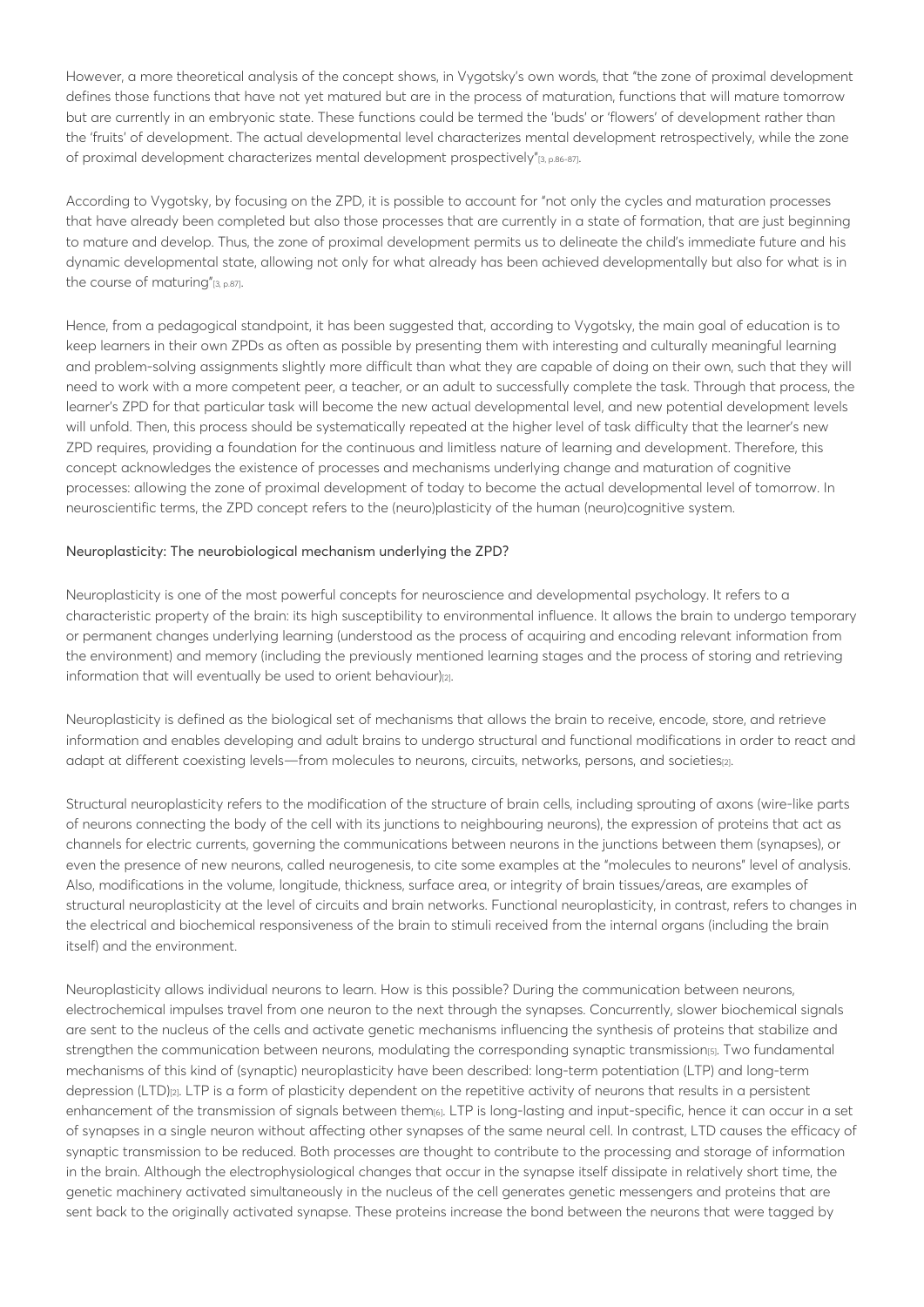the previous information transmission and this, in turn, increases the number of synapses between these cells and, hence, establishes the original information in the brain<sub>[2]</sub>. This way, relatively transitory electrochemical phenomena become stable memory traces, available for future retrieval.

Additionally, a high number of individual neurons are connected forming circuits, and these circuits connect to other neurons and the allegedly "support" cells in the brain (glial cells). These complex circuits and the resulting activity patterns become the basic repository of "memory traces" in the brain (called engrams). Groups of cells and entire columns of the brain cortex have been shown to perform similar computations during development<sub>[2]</sub>.

Also, studies in animals and humans have described the differentiation and proliferation of new neurons from neighbouring stem cells in the hippocampus, a brain structure implicated in memory processes, demonstrating a structural neuroplasticity phenomenon called neurogenesis, both during development and in adults. Additionally, learning itself seems to boost neurogenesis, creating a self-reinforcing (virtuous) cycle for the phenomenon and providing an explanation for learning at the cellular level<sub>[2]</sub>.

Yet, how do these neurobiological mechanisms relate with the ZPD concept? The mechanisms described here may seem hard to relate with the explanation of complex behaviours. However, it has been proposed that learning during communication or educational activities operates precisely through neuroplasticity<sub>[2]</sub>. In fact, several brain networks have been described to specialize for culturally complex tasks, including reading, writing, and arithmetic. The previously mentioned brain networks are considered to specialize during postnatal development, since they cannot be explained by evolutionary mechanisms, because these tasks are very recent cultural acquisitions for humans[2].

One might think then, that by means of plasticity the human brain would be capable of representing any form of culture. Should this be the case, a significant variability in the brain architecture supporting cognition should be expected. In contrast, highly reproducible brain networks have been reported to support cognitive processes across cultures. Hence, some researchers have pointed out that the representation of novel cultural products such as writing and arithmetic is harnessed by the brain's prior evolution and organization. They have put forward the "*neuronal recycling hypothesis"* (NRH), to account for how new cultural objects are represented in the brain<sub>[7]</sub>. This theory poses that new knowledge will be mapped onto brain structures that are highly reproducible across cultures to produce so-called "cultural maps." The biological reproducibility of these cultural maps is accounted for by the fact that they result from "minimal transformation of cortical precursor maps present in other nonhuman primates" and early on in infancy $\eta$ . A set of circuits sufficiently plastic and close to the novel cultural acquisitions (e.g., reading or arithmetic) would reorient a significant part of the available neural resources to its novel use, making learning possible.

This idea bears a close resemblance to that of Vygotsky on how mediation of elementary forms of behaviour come to support the development of higher mental functions. Note also that, following this logic, it is by social interaction that the previously mentioned circuits would be targeted to invest neuroplasticity and remap their prior computations to represent relevant novel cultural objects.

The NRH also predicts the speed and ease of cultural acquisition in children should depend upon the complexity of the cortical remapping required[7]. Researchers suggest "the systematic difficulty that children exhibit in discriminating mirrorimage letters such as p and q may ultimately be traced back to the native propensity of our visual object recognition system for mirror-image generalization, due to its evolution in a world where the left-right distinction is largely irrelevant"[7, p. 385]. This, again, highlights both the existence of basic behaviours/neural resources to build upon and the influence of cultural mediational tools of different complexity levels, in terms of the computational complexity of the cultural system to be represented (e.g., a specific arithmetic procedure). Nevertheless, according to the NRH, cortical constraints should ultimately explain the difficulty in acquiring cultural tools. Although this might seem not entirely in line with the Vygotskian view, it could actually refer to the material foundation and neural machinery that supports the development of higher mental functions.

#### Examples from reading and numerical processing

Research shows that reading repurposes brain networks implicated in object recognition and spoken language<sub>[7]</sub>. In illiterate subjects, it has been reported that face recognition tasks activate some areas of this network[8]which means plasticity is determinant in this case since the same cortical regions can be recruited both by face recognition or by grapheme recognition tasks when learning to read. Additionally, a longitudinal study conducted in 5-year-old prereaders has shown that it is possible to predict the location of the *word form area* at age 8, from the way the brain areas were anatomically